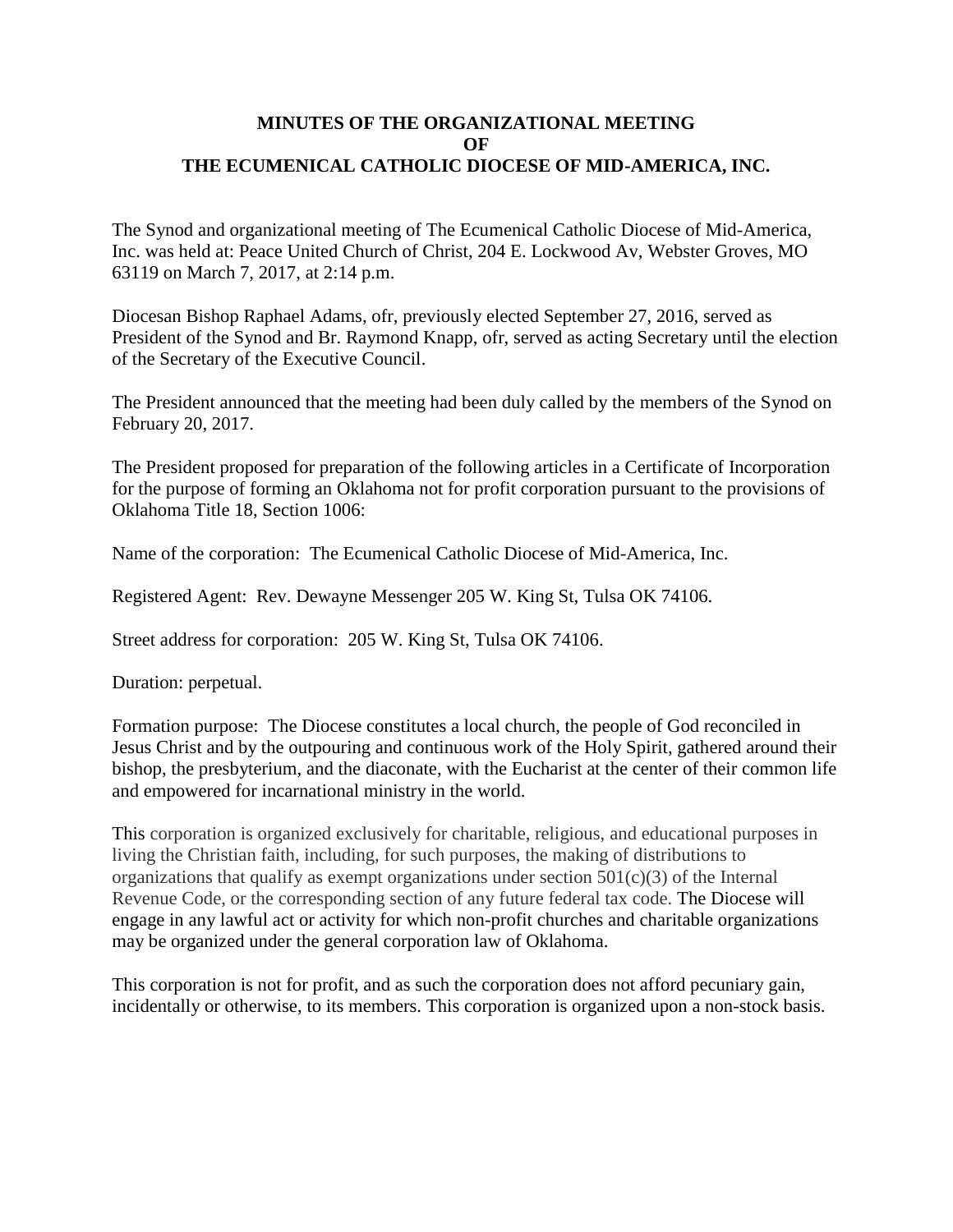No part of the net earnings of the corporation shall inure to the benefit of, or be distributable to its members, trustees, officers, or other private persons, except that the corporation shall be authorized and empowered to pay reasonable compensation for services rendered and to make payments and distributions in furtherance of the purposes set forth in Article One of the Constitution and Canons. No substantial part of the activities of the corporation shall be the carrying on of propaganda, or otherwise attempting to influence legislation, and the corporation shall not participate in, or intervene in (including the publishing or distribution of statements) any political campaign on behalf of or in opposition to any candidate for public office. Notwithstanding any other provision of these articles, the corporation shall not carry on any other activities not permitted to be carried on (a) by a corporation exempt from federal income tax under section  $501(c)(3)$  of the Internal Revenue Code, or the corresponding section of any future federal tax code, or (b) by a corporation, contributions to which are deductible under section 170(c)(2) of the Internal Revenue Code, or the corresponding section of any future federal tax code.

Upon the dissolution of the corporation, after paying or making provisions for the payment of all the legal liabilities of the corporation, assets shall be distributed for one or more exempt purposes within the meaning of section 501(c)(3) of the Internal Revenue Code, or the corresponding section of any future federal tax code, or shall be distributed to the federal government, or to state or local government, for a public purpose. Any such assets not so disposed of shall be disposed of by a Court of Competent Jurisdiction of the county in which the principal office of the corporation is then located, exclusively for such purposes or to such organization or organizations, as said Court shall determine, which are organized and operated exclusively for such purposes

Number of directors to be elected at the first meeting: 3.

The following persons were nominated officers of the Corporation to serve until their respective successors are chosen and qualify:

VICE PRESIDENT: Rev. John F. Ball, ofr

SECRETARY: Ms. Susan Self-Portwine

TREASURER: Ms. Kellie Wright

The President announced that the forenamed persons had been elected to the office set opposite their respective names. The Secretary immediately assumed the discharge of the duties of that office. The President then stated that there were a number of organizational matters to be considered at the meeting and a number of resolutions to be adopted by the Board of Directors.

In attendance were the aforenamed, being persons designated as Directors in the Articles of Incorporation.

The President then called for three members to stand as incorporators.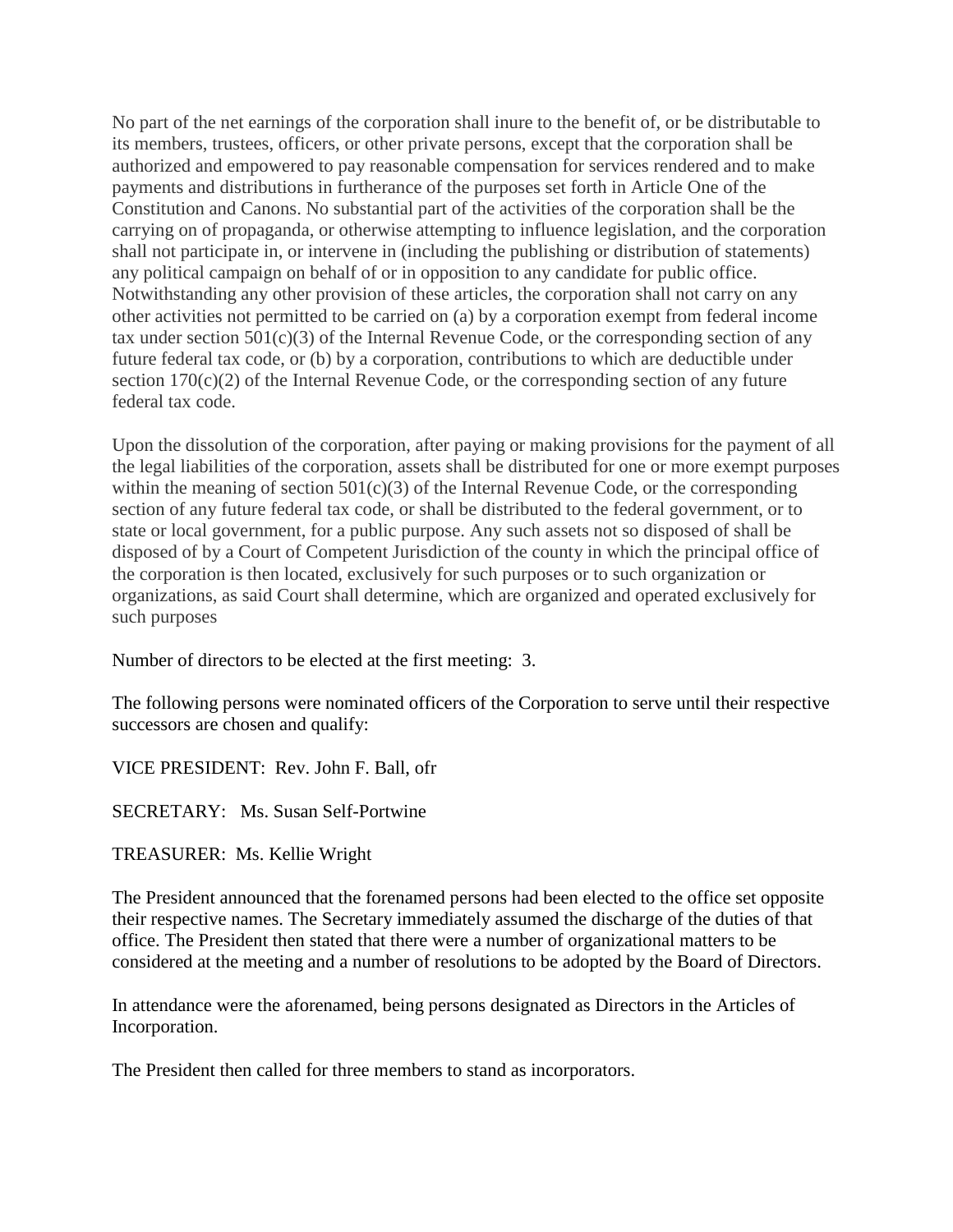In attendance were: Rev. Dr. Susan Imbs, Ms. Marilyn Heller, and Rev. Jim Schratz being persons designated as Incorporators in the Articles of Incorporation.

Email of primary contact for the Diocese to be provided with articles: revdewayne@outlook.com.

The articles of incorporation were considered and, upon motion duly made and seconded, it was:

RESOLVED, that the Certificate of Incorporation, as presented to this meeting, is hereby approved and adopted as the Articles of Incorporation. The Certificate is to be immediately filed in the state of Oklahoma. A copy of the Articles is directed to be inserted in the Minute Book of the Corporation.

The Certificate of Incorporation and a copy of the Articles of Incorporation were ordered to be attached to the Minutes as part of the records of the meeting.

The Constitution and Canons of the Ecumenical Catholic Diocese of Mid-America, Inc. for the regulation and the management of the affairs of the corporation were then presented at the meeting. The Constitution and Canons were read and considered and, upon motion duly made and seconded, it was:

RESOLVED, that the Constitution and Canons of the Ecumenical Catholic Diocese of Mid-America, Inc. as presented to this meeting, are hereby approved and adopted as the Constitution and Canons of the Diocese. A copy of the Constitution and Canons is directed to be inserted in the Minute Book of the Corporation.

The expenses incident to and necessary for the organization of this Corporation were presented. Upon, a motion duly made and seconded, it was:

RESOLVED, that the payment of all fees and expenses incident to and necessary for the organization of this Corporation shall be treated as an in-kind contribution with written acknowledgement to the donor.

The Board of Directors then considered the Corporation's application for an IRS Employer Identification Number, registering as a non-profit church. Upon, a motion duly made and seconded, it was:

RESOLVED, that the Corporation will apply for the appropriate IRS Employer Identification Number (EIN).

The Board of Directors then considered the Corporation's application for exemption from sales taxes in the state of Oklahoma. Upon, a motion duly made and seconded, it was:

RESOLVED, that the Corporation will apply for exemption from sales taxes in the state of Oklahoma.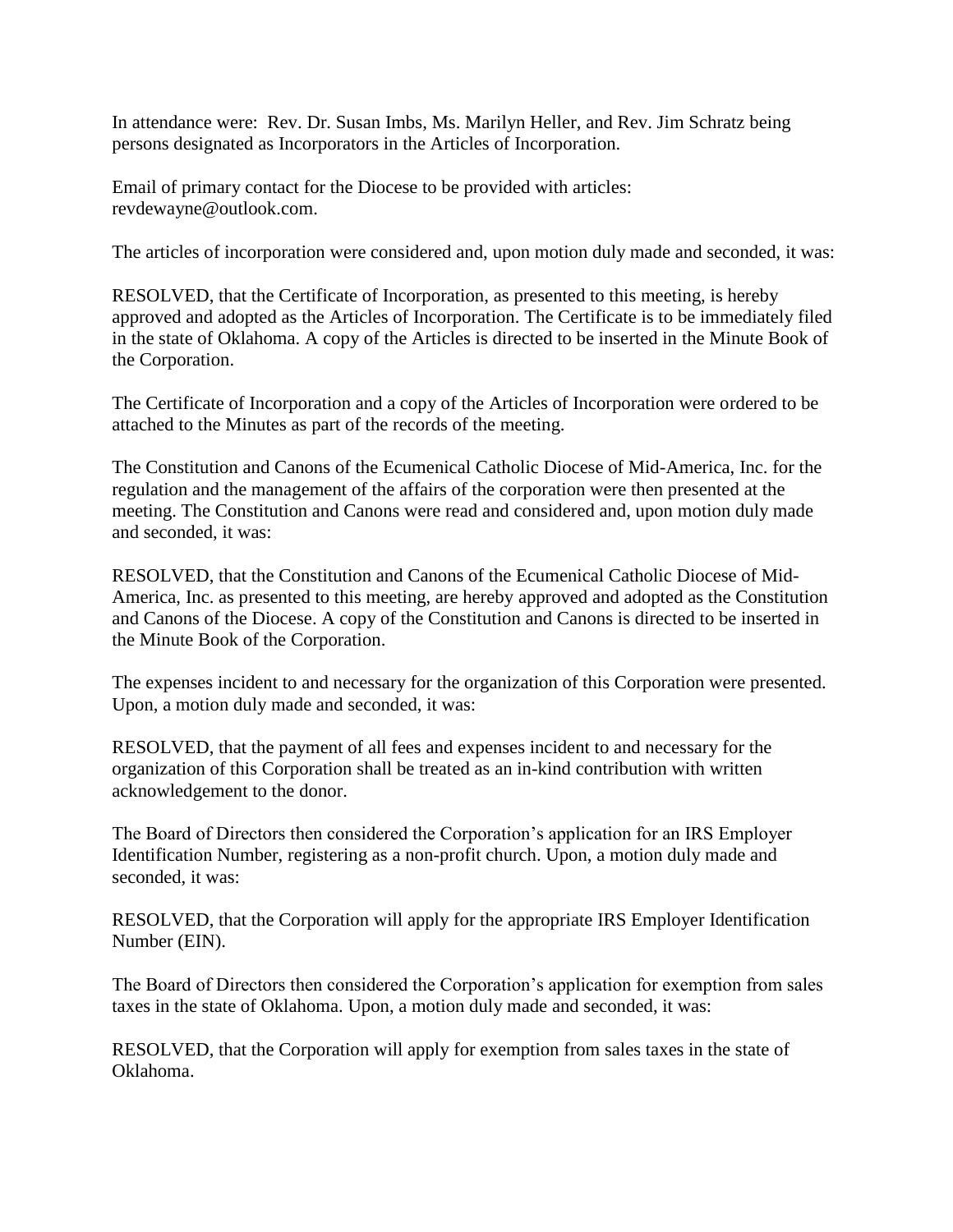The Board of Directors then considered the opening of a bank account to serve as a depository for the funds of the Corporation.

Upon motion duly made and seconded, it was:

RESOLVED, that the Treasurer be authorized, empowered and directed to open an account with Bank of Oklahoma and to deposit all funds of the Corporation, all drafts, checks and notes of the Corporation, payable on said account to be made in the corporate name signed by the President or Treasurer.

FURTHER RESOLVED, that officers are hereby authorized to execute such resolutions (including formal Bank Resolutions), documents and other instruments as may be necessary or advisable in opening or continuing said bank account. A copy of the applicable printed form of Bank Resolution hereby adopted to supplement these Minutes is ordered appended to the Minutes of this meeting.

After consideration of the pertinent issues with regard to the tax year and accounting basis, on motion duly made, and seconded and unanimously carried, the following resolution was adopted:

RESOLVED, that the fiscal year of the Corporation shall commence on January 1st, and end on December 31st.

A general discussion was then held concerning the immediate commencement of business operations as a Corporation and it was determined that business operations of the Corporation would commence as of March 7, 2017. It was agreed that no fixed date would be set for holding meetings of the Executive Council and that meetings of the Synod, as provided in the Constitution, would be scheduled at a future time.

Upon motion duly made, seconded and unanimously carried, it was:

RESOLVED, that the officers, Executive Council, and Synod of the Corporation are hereby authorized to do any and all things necessary to conduct the business of the Corporation as set forth in the Articles of Incorporation and Constitution and Canons.

There being no further business requiring Board action or consideration, on motion duly made, seconded and carried, the Organizational meeting was adjourned.

Secretary

\_\_\_\_\_\_\_\_\_\_\_\_\_\_\_\_\_\_\_\_\_\_\_\_\_\_\_